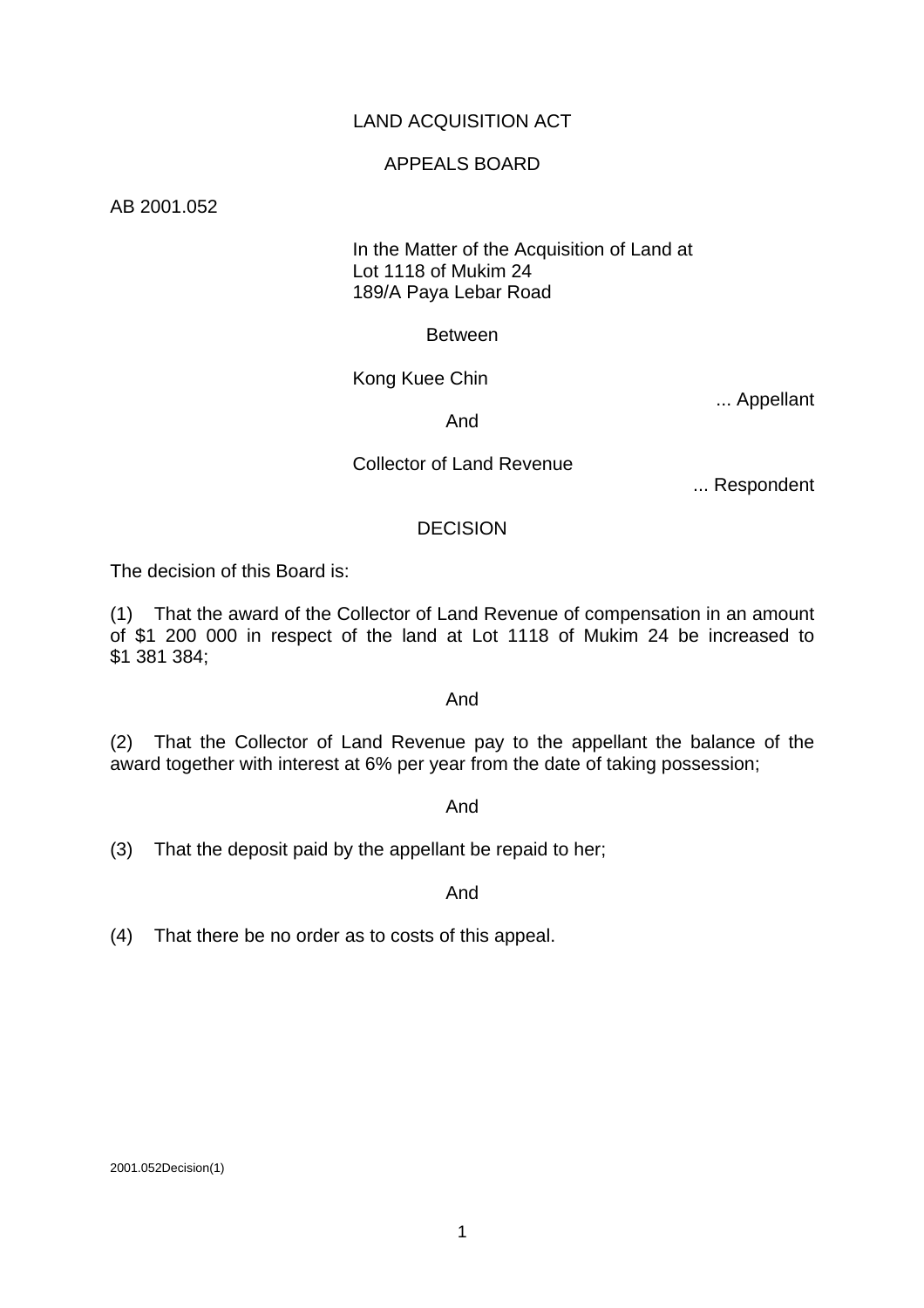# BRIEF STATEMENT OF REASONS

The reasons for the Decision/Order are:

# *Appeal*

(1) On 28 April 2001 ("acquisition date") a notification was published in the *Gazette* of a declaration made under s 5 of the Land Acquisition Act ("s 5 declaration") that the land at Lot 1118 of Mukim 24 ("acquired land") was required for a public purpose namely Construction of Circle Line and Comprehensive Development. The appellant was then the proprietor of the acquired land for an estate in fee simple and is a person interested.

(2) For the purpose of the inquiry held under s 10 the appellant submitted a claim of \$3 011 472 for compensation. The respondent ("Collector") found that the market value of the acquired land as at 28 April 2001 was \$1 200 000 and on 12 November 2001 he made an award of compensation in that amount.

(3) The appellant appeals against the award. In her petition of appeal she complains that the Collector has failed to take into consideration certain matters set out in para (e) but the statements there are largely argumentative except for an oblique reference to the "current market value of the [acquired land] (which the appellant's valuers have stated to be \$2 300 000)". No ground is alleged for the additional \$711 472. The appellant annexed to her affidavit lodged on 15 July 2002 a valuation report which stated that the market value as at 28 April 2001 was \$2 300 000 and that \$711 472 included \$20 000 for "cost incurred in renovation" and \$590 872 for "Lost (*sic*) of goodwill". No reference is made to the matters to be taken into consideration under s 33(1). The Collector does not take any objection to the petition and at the close of the case he proposed compensation in the amount of \$1 304 384.16 for the market value as to \$1 285 000 and for legal fees in the purchase of alternative premises as to \$6 364.16 and stamp duty as to \$13 020.

# *Acquired Land*

(4) The acquired land consists of a rectangular plot on the West side of Paya Lebar Road at its junction with Beng Huat Road and to its North with a building on it and which is 189/A Paya Lebar Road ("189/A"). The site area is 198.9 sm. 189/A is a corner shop-house in a terrace block of three shop-houses. The side of this house facing Beng Huat Road and the front facing Paya Lebar Road are served by a walkway at first storey level. The walk-way appears to be continuous from the side of this house to the front of the whole of the terrace block. The land on which the terrace block stands is set back from the main line of Paya Lebar Road and this provides a short service road in front of the shop-houses. Beng Huat Road is a cul-de-sac off Paya Lebar Road and proceeds to a point about twice the length of the corner shophouse. The terrace block is served by a back lane and this back lane appears to continue along the side of the other corner shop-house in the block and end at Paya Lebar Road. It appears that the whole of the terrace block is surrounded by the culde-sac on the South, the back lane on the West, the continuation of the back lane on the North and the service road on the East and this sets it apart from the main thoroughfare along Paya Lebar Road.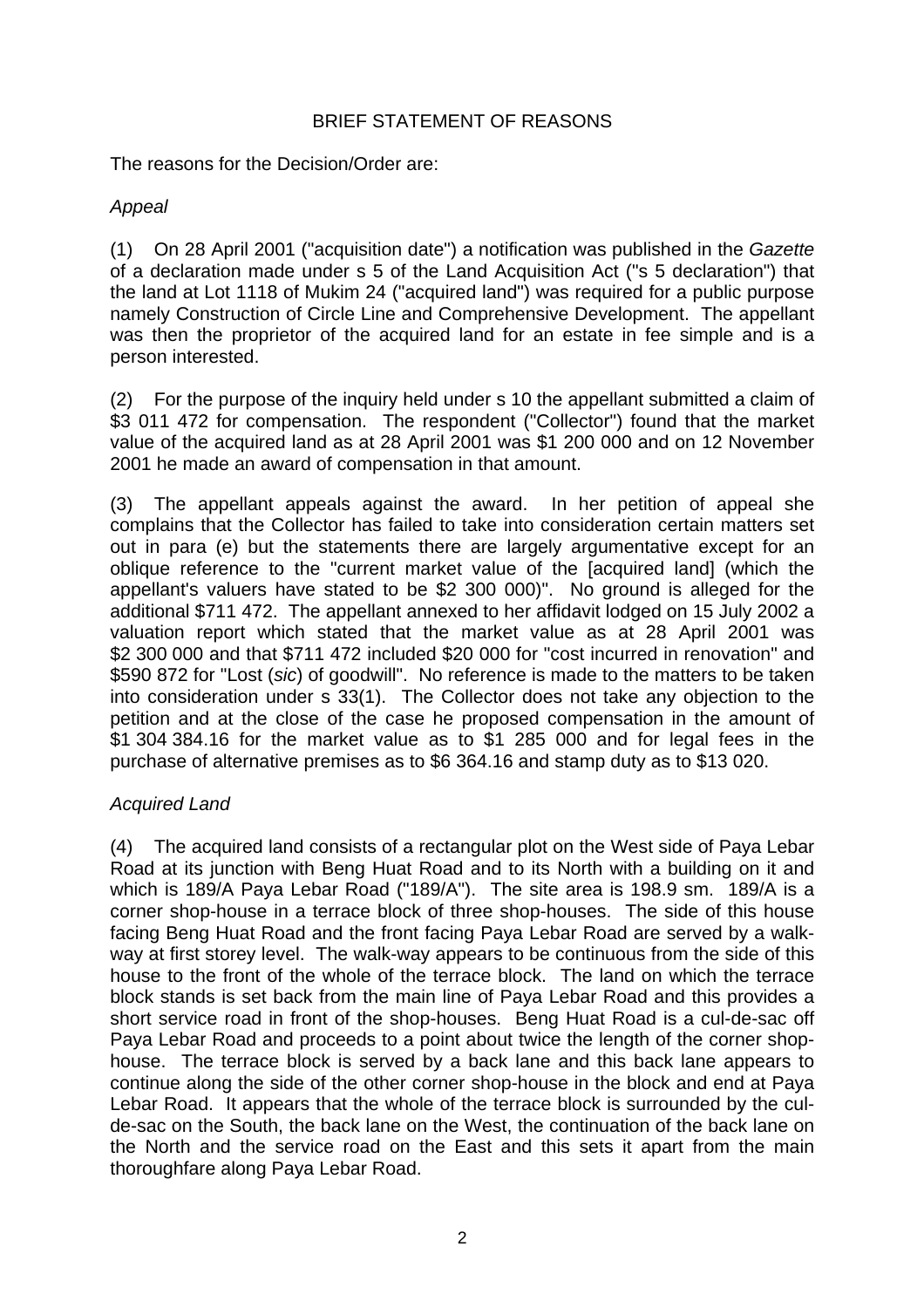(5) The acquired land is zoned Residential in the 1998 Master Plan. In 1986 written permission was granted for the first storey ("189") to be used for an eating house subject to the condition that it would lapse in 1988 unless further written permission was granted. In 1994 written permission was granted for change of use of the second storey flat ("189A") to "refreshment area, as extension to the eating house use on the 1st storey" subject to the condition that the use should cease in 1995 unless further written permission was granted. In 1999 written permission was granted for the "Retention of use of the 2-storey shop/flat as an eating house" and in 2000 written permission was granted for "Continued use of the 2-storey shop/flat as eating house" to expire in 2003 and it appears that as at the acquisition date and for a few years before that the permitted use of the corner shop-house, both 189 and 189A, was for an eating house. As at the acquisition date 189 was used for an eating house but the use to which 189A was actually put was residential.

(6) The acquired land is about 8 km from the city centre at Collyer Quay. The locality is largely industrial and commercial in character with a mix of landed factories and warehouses, flatted industrial buildings, detached factory buildings and retail shops. Residential developments nearby include Happy Gardens and MacPherson Green and the HDB MacPherson Estate. Paya Lebar Road is well served by a public bus system.

# *Compensation*

(7) Section 33 of the Act provides:

(1) In determining the amount of compensation to be awarded for land acquired under this Act, the Board shall ... take into consideration the following matters and no others:

- (a) the market value
	- $(i)$  ...

(C) as at 1st January 1995 in respect of land acquired on or after 27th September 1995;

(ii) as at the date of publication of the notification under section 3(1) if the notification is, within 6 months from the date of its publication, followed by a declaration under section 5 in respect of the same land or part thereof; or

(iii) as at the date of publication of the declaration made under section 5,

whichever is the lowest ....

There is no evidence of a s 3(1) notification having been published and the s 5 declaration was published on 28 April 2001 (the acquisition date as noted earlier) and it is common ground that the market value as at 28 April 2001 was lower than as at 1 January 1995 and it is the market value as at 28 April 2001 that among other matters has to be taken into consideration.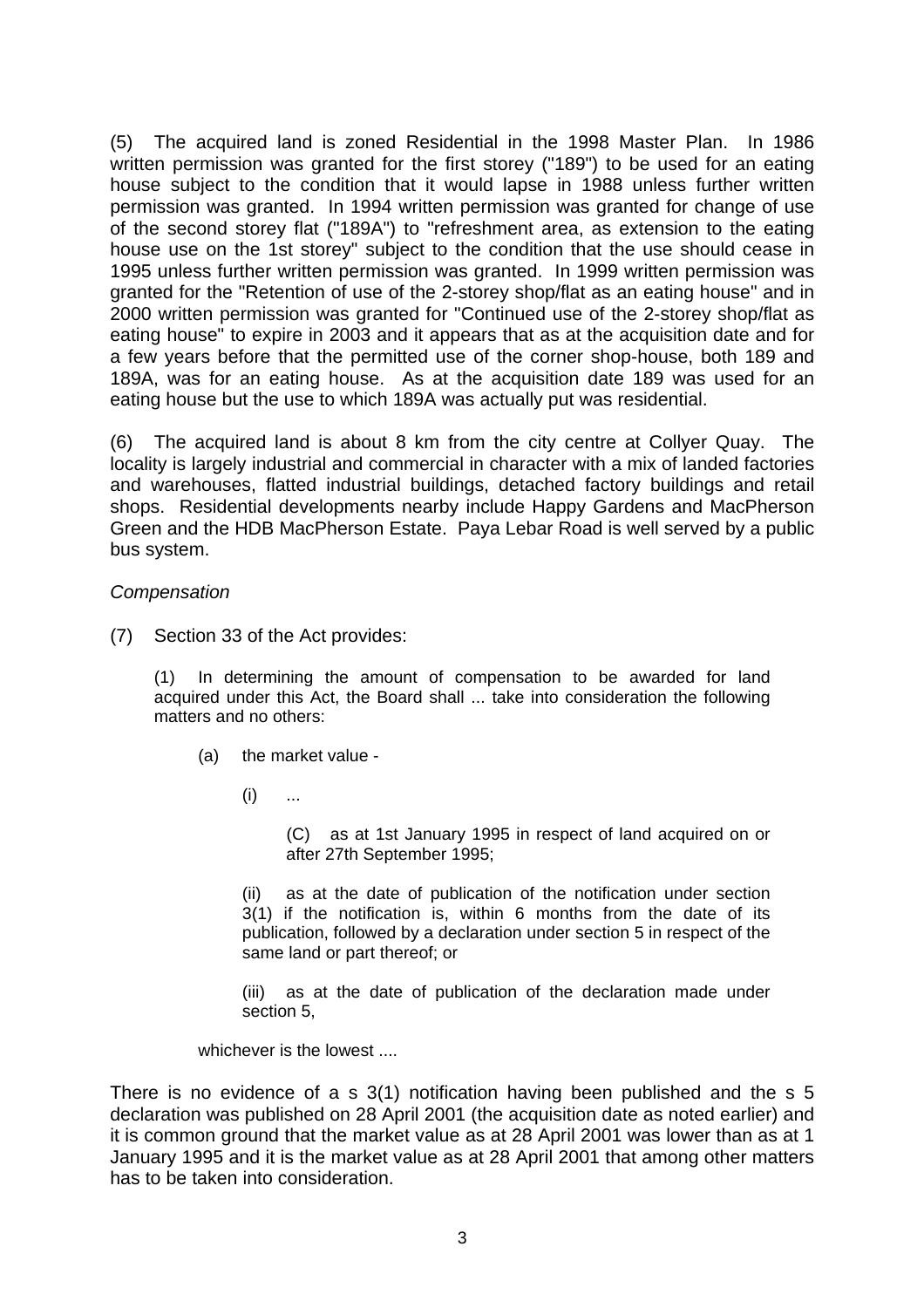# *Petition of Appeal*

(8) In para 6 of his Grounds of Award dated 5 April 2002 lodged pursuant to s 23(2) the Collector said:

c As provided under Section 33(5)(e) of the said Act, the market value of the property is computed on the basis [of its existing use] as a shophouse or in anticipation of its continued use for the purpose designated in the Development Baseline referred to [in] Section 36 of the Planning Act 1998, whichever is the lower. No account has been taken of any potential value of the property for any more intensive use.

(The words in square brackets have been added as they must have been intended.)

Section 33(5)(e) provides:

- (5) For the purposes of subsection (1)(a)
	- ...

 (e) the market value of the acquired land shall be deemed not to exceed the price which a bona fide purchaser might reasonably be expected to pay for the land on the basis of its existing use or in anticipation of the continued use of the land for the purpose designated in the Development Baseline referred to in section 36 of the Planning Act 1998, whichever is the lower … and no account shall be taken of any potential value of the land for any other more intensive use ....

It is quite impossible to know from the Grounds of Award whether the Collector has found the existing use price to be lower or higher than the Development Baseline use price. It is also quite impossible to know whether from the Grounds of Award or the whole of the evidence adduced what the Development Baseline use was as at the acquisition date.

(9) In para (e)(3) of her petition of appeal the appellant objects to the acquired land being valued on the basis of its existing use as a shop-house but in para (e)(6) she refers to transactions of shop-houses at 400 and 410 Upper Paya Lebar Road as comparables. She also refers to other transactions. From the evidence adduced by both the appellant and the Collector it is apparent that the market value of the acquired land has been determined on the basis of its existing use as an eating house at 189 and as a residential flat at 189A. In paras (e)(8) to (e)(10) of her petition of appeal the appellant also refers to loss of goodwill and expenses which will be incurred.

# *Appellant's Valuation*

(10) Ms Kwang Heng Lee of PREMAS International Ltd testifying for the appellant adopted a summation approach that assumed that the market value of the acquired land was the sum of the market value of 189 and of 189A. As at the acquisition date 189 was used for an eating house and 189A was used for a residential flat with 6 bedrooms. The site area is 198.9 sm and according to Ms Kwang so was the floor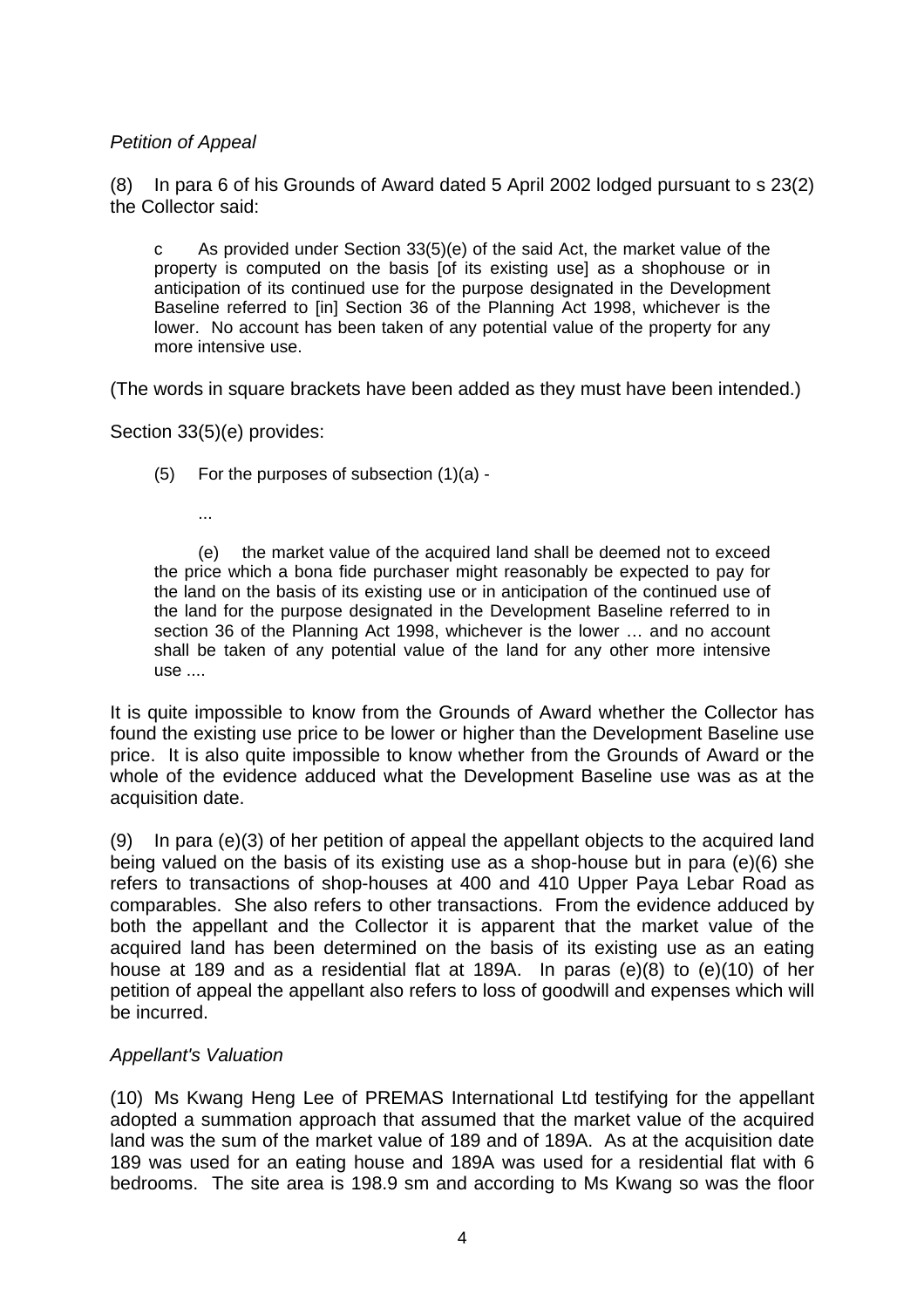area of 189. She said that the floor area of 189A was 128.15 sm. Access to 189A appears from the photographs to be from a first storey level door at the side of the building which opens to a staircase. The appellant conceded that 189A was not comprised in a separate certificate of title and that as at the acquisition date it was incapable of independent dealings which required registration.

(11) To determine the market value of 189 Ms Kwang referred to the following transactions:

| Location                       | Contract<br>Date | Price<br>Site Area Rate<br>Floor Area Rate |                    | Site Area Floor Area |
|--------------------------------|------------------|--------------------------------------------|--------------------|----------------------|
| 1 400 Upper Paya<br>Lebar Rd   | Sep 2000         | \$1 238 000<br>\$7 916/sm<br>\$9 379/sm    | 156.4 sm           | 132 sm               |
| 2 410 Upper Paya<br>Lebar Rd   | Oct 2000         | \$1 248 000<br>\$7 944/sm<br>\$8 667/sm    | 157.1 sm 144 sm    |                      |
| 3 33/35 Upper Paya<br>Lebar Rd | Jun 2000         | \$2 020 000<br>\$6 841/sm<br>\$8 487/sm    | $295.3 \text{ sm}$ | 238 sm               |

All are single storey buildings. In respect of items 1 and 2 Ms Kwang made adjustments of +10% for corner unit and in respect of item 3 she made an adjustment of +10% for size and location. Taking into consideration these transactions she came up with a number of figures for the market value and eventually said that it ranged from \$1 496 633 to \$1 738 064. She said that she took \$1 700 000 to be the market value of 189.

(12) To determine the market value of 189A Ms Kwang referred to the following transactions:

| Location                           | Contract<br>Date | Price<br><b>Floor Area Rate</b> | Floor Area       |
|------------------------------------|------------------|---------------------------------|------------------|
| 1 7B Lor 31 Geylang<br>3rd Storey  | Apr 2001         | \$570 000<br>\$4 672/sm         | 122 sm           |
| 2 7D Lor 39 Geylang<br>4th Storey  | Mar 2001         | \$525 000<br>\$4 449/sm         | 118 sm           |
| 3 28C Lor 30 Geylang<br>2nd Storey | Jan 2001         | \$370 000<br>\$3 304/sm         | $112 \text{ sm}$ |
| 4 9B Lor 15 Geylang<br>3rd Storey  | Dec 2000         | \$350 000<br>\$3 365/sm         | 104 sm           |

She made no adjustments for any differences although she agreed that there were differences between 189A and the reference properties none of which was a second storey flat over an eating house as 189A was. She also made no adjustments for size or for location although she said she offset differences in location against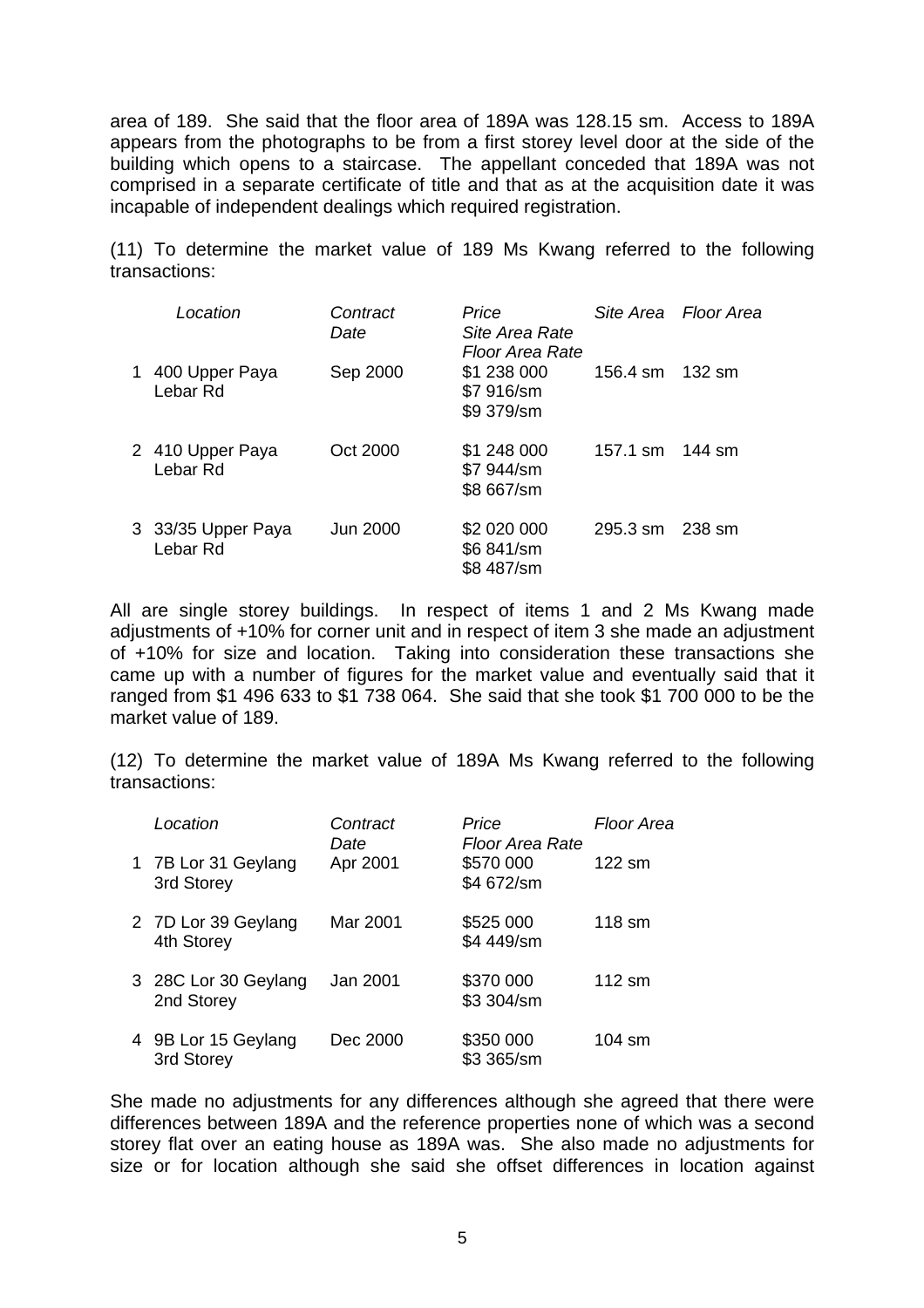differences in floor level. She did not say what the market value of 189A would be on the basis of these transactions but she concluded that the market value of the acquired land was \$2 300 000. She would have found the market value of 189A to be about \$600 000.

### *Collector's Valuation*

(13) Ms Chee Hok Yean of Jones Lang LaSalle Property Consultants Pte Ltd testifying for the Collector also adopted the same approach in the valuation of the acquired land. To determine the market value of 189 she referred to the following transaction:

| Location               | Contract         | Price                                     |          | Site Area Floor Area |
|------------------------|------------------|-------------------------------------------|----------|----------------------|
| 191 Paya<br>Lebar Road | Date<br>Jul 1994 | Site Area Rate<br>\$830 000<br>\$5 307/sm | 156.4 sm | 142.4 sm             |

191 Paya Lebar Road ("191") is the first storey unit of the intermediate two storey shop-house in the same block of terrace shop-houses as the acquired land. It is just next door. Unlike 189 it is comprised in a strata certificate of title separate from the second storey unit which is 191A Paya Lebar Road ("191A").

(14) Ms Chee made adjustments of -20% for time, -2% for site area, -2% for floor area and walkway area and +5% for double frontage for a total of -19%. This gave an adjusted site area rate of \$4 299/sm for a market value of what would have been about \$855 000. There is no evidence of sales from which it may be determined that a negative adjustment for time should be made or that an adjustment of -20% would be appropriate or that any adjustment for time was warranted at all. Ms Chee merely referred to URA, *Property Market Information (Commercial & Industrial Properties)* (2nd Quarter 2001) at p 11 for the index in respect of "shop space". She should have noted the statement at p xii under *Shop Space* in the section on *Concepts and Definitions* that "[shop space] excludes shophouses, coffee shops, restaurants and health centres." The index she referred to was wholly inappropriate.

(15) To determine the market value of 189A Ms Chee referred to the following transaction:

| Location   | Contract   | Price           | Floor Area         |
|------------|------------|-----------------|--------------------|
|            | Date       | Floor Area Rate |                    |
| 191A Paya  | April 1996 | \$392 000       | $106.5 \text{ sm}$ |
| Lebar Road |            | \$3 681/sm      |                    |

As noted above 191A is the second storey unit above 191 and it is comprised in a separate strata certificate of title and unlike 189A it *is* capable of independent dealings which require registration. The transaction referred to was a sale by a mortgagee in exercise of its power of sale.

(16) Ms Chee made an adjustment of +10% for mortgagee sale. She also made adjustments of -32% for time and -5% for size for a total of -27%. This gave an adjusted floor area rate of \$2 687/sm for a market value of about \$411 000. It was not disputed that the floor area of 189A was 153.03 sm. Adding this to the market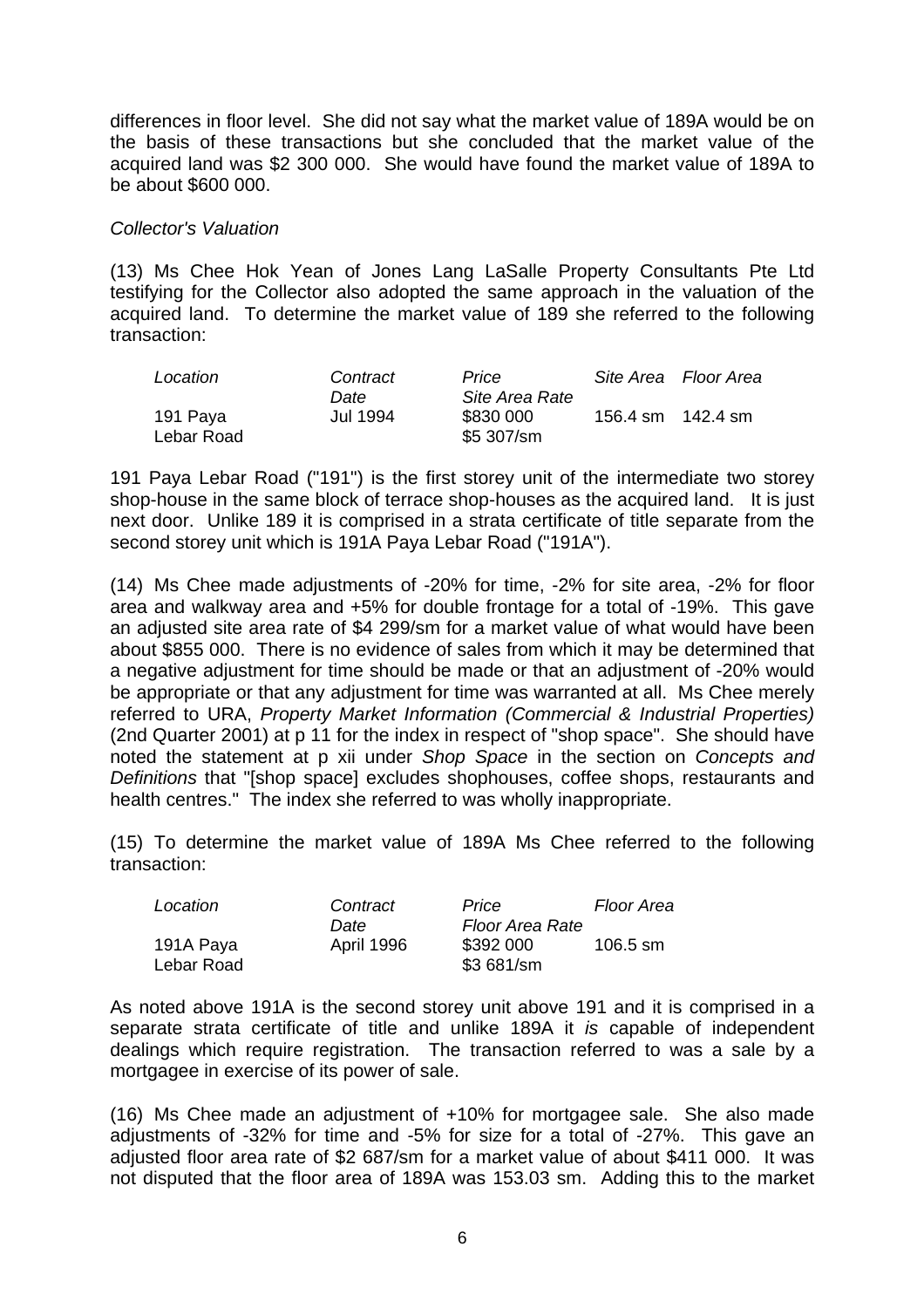value of 189 of \$855 000 the market value of the acquired land would have been \$1 266 000 but Ms Chee added \$20 000 for the value of improvements making a total of \$1 286 000 which she rounded down to \$1 285 000 for the market value of the acquired land as at the acquisition date.

# *Comparables*

(17) Ms Kwang referred to the sales of 33/35, 400 and 410 Upper Paya Lebar Road ("33/35, 400" and "410") for the market value of 189 on the basis of its existing use. 33/35 is not one building but two adjoining buildings on separate plots of land with site areas of 169.9 sm and 125.4 sm. 33 is a corner terrace building. 400 and 410 are intermediate terrace buildings. They are all single storey buildings and the sites have been developed to a gross plot ratio ("GPR") of about 0.8 to 0.9 only. No evidence has been adduced as to the Master Plan use or as to the permitted use or as to planning proposals for future development if any. No evidence has been adduced as to the maximum permissible GPR of any development. There were no site plans. Apart from photographs of the sites and copies of the transfers and title searches there were no materials on the basis of which any sufficiently meaningful analysis of the prices paid on the sales could be carried out. On the evidence it cannot be said that the prices paid on the transactions had been paid on the basis of the existing use (or in anticipation of the continued use for the purpose designated in the Development Baseline whichever was lower) and in particular that no account had been taken of the potential value of the sites for any more intensive use.

(18) Ms Chee was referred to the transactions involving these properties. She made adjustments of -50% for 33/35 and -40% for 400 and 410 for location. She also made other adjustments and came to an average market value of about \$947 000. This is about \$92 000 more than her valuation by reference only to the sale of 191. She did not make any reference to planning or development considerations either. She did not give any evidence of sales from which adjustments for location might be determined. Ms Kwang's valuation was about \$1 700 000 within the range of about \$1 497 000 to \$1 738 000.

(19) Ms Kwang was referred to the sale of 191. She made the same adjustments for site area, floor area and walkway and for double frontage as Ms Chee but where she differed was she made no adjustment for time. The sale of 191 was in July 1994. That was nearly 7 years before the acquisition date but that is not by itself a sufficient reason to exclude the sale from consideration. It was less than 6 months before 1 January 1995 and it is common ground between the parties that the market value as at the acquisition date was lower than as at 1 January 1995. 191 is the first storey of the intermediate shop-house in the same terrace block of three shop-houses of which the acquired land is one of the corner units as noted above and as at the acquisition date its existing use was also as an eating house with a residential flat above it although there is no evidence that it was used as an eating house at the time of the sale. On the evidence it appears that the locational and use factors which lead to price differentials are nearly the same. Without making any adjustment for time Ms Kwang came to a market value of about \$1 100 000. Ms Chee's valuation was about \$855 000.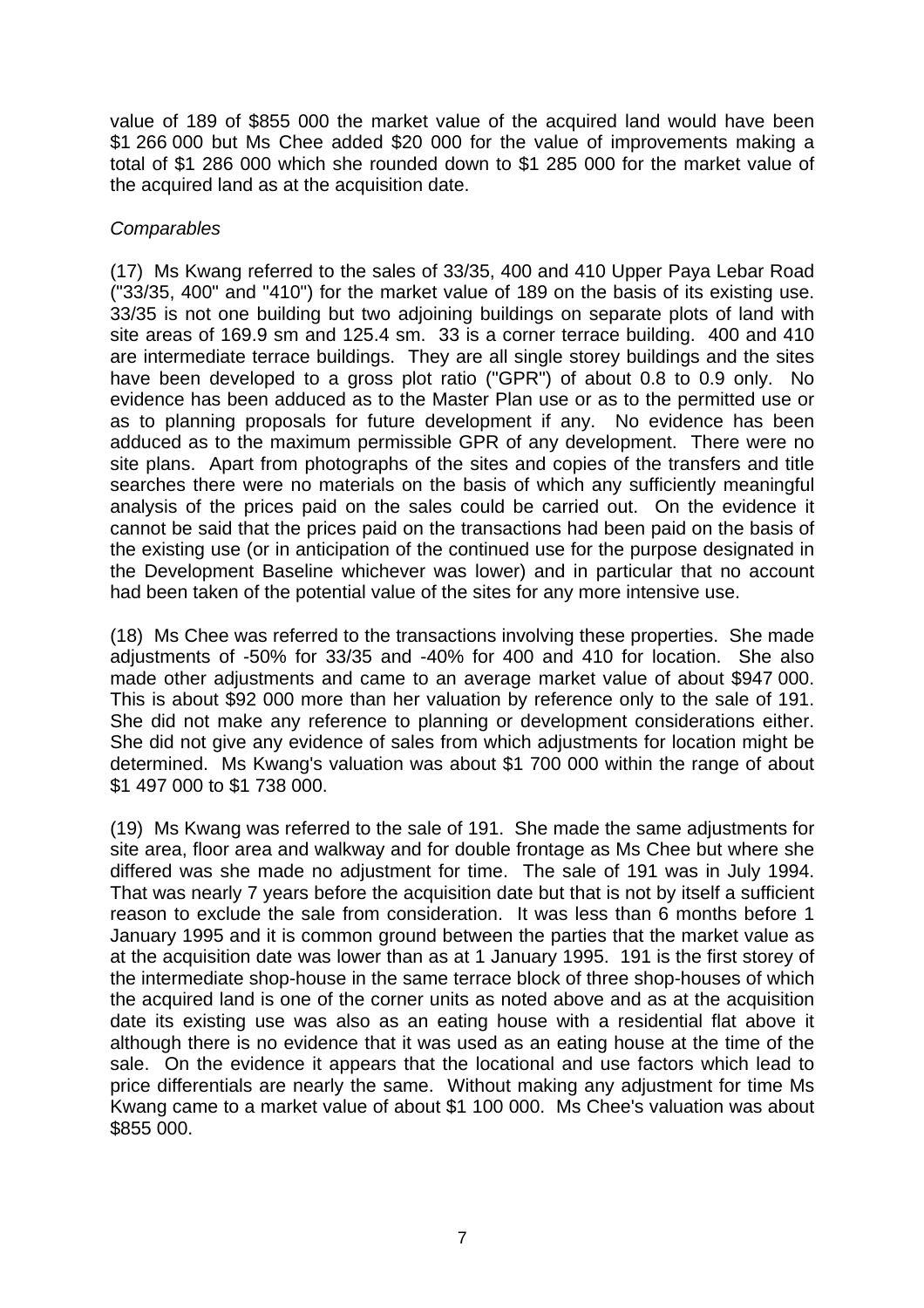(20) For the market value of 189A Ms Kwang referred to 7B Lorong 31 ("7B"), 7D Lorong 39 ("7D"), 28C Lorong 30 ("28C") and 9B Lorong 15 ("9B") all in Geylang. As noted above these were not apartments over an eating house. No adjustments were made for floor area although the floor area of 189 is 153.03 sm while the floor areas of the reference properties ranged from 104 sm to 122 sm only. No adjustments were made for location

(21) Ms Chee was referred to these transactions. She made an adjustment of -20% for location and certain other adjustments for time, size, situation (whether over shop or over apartment) and came to an average market value of about \$400 000. This is about \$11 000 less than the market value which she determined by reference only to the sale of 191A. Ms Kwang's valuation was about \$600 000.

(22) Ms Kwang was referred to the sale of 191A. Surprisingly the adjustments she made were not very different from those made by Ms Chee. She came to a market value of about \$413 000 as against \$411 000 as determined by Ms Chee.

(23) 189 and 189A were at the acquisition date comprised in one document of title and could not be sold separately. A buyer of 189 had to buy 189A as well and having bought it he could not resell it without reselling 189 as well. 191 and 191A were comprised in separate documents of title and were capable of being dealt with separately. This is a significant difference but it appears that the difference has not been appreciated by those advising the parties. No evidence has been adduced as to the action which could have been taken to have separate titles for 189 and 189A and the expenses which would have to be incurred to bring this about. No evidence has been adduced as to the price differential that may be attributed to this difference although the parties recognise that some negative adjustment should be made for this difference.

# *Market Value*

(24) On the evidence adduced and the facts agreed this Board finds:

(a) that for the purpose of s 33(1)(a) the market value of the acquired land was the lowest as at 28 April 2001;

(b) that the market value of the acquired land as at 28 April 2001 was \$1 360 000;

(c) that the market value so found does not exceed the Development Baseline use price or the existing use price determined in accordance with s 33(5)(e).

### *Injurious Affection, Reasonable Expenses*

(25) Section 33 provides:

(1) In determining the amount of compensation to be awarded for land acquired under this Act, the Board shall ... take into consideration the following matters and no others:

…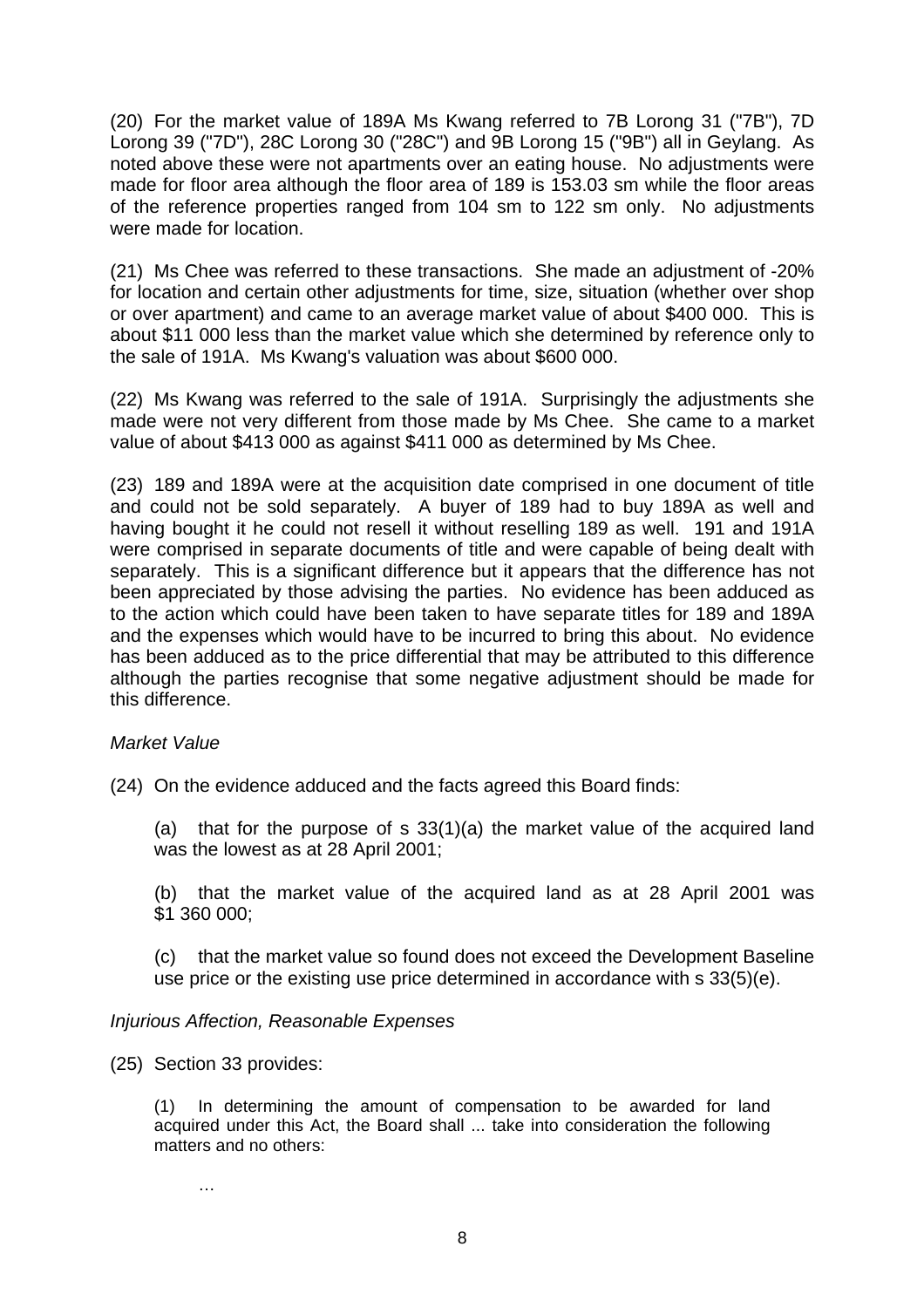(d) the damage, if any, sustained by the person interested at the time of the Collector's taking possession of the land by reason of the acquisition injuriously affecting his other property, movable or immovable, in any other manner;

(e) if, in consequence of the acquisition, he is compelled to change his residence or place of business, the reasonable expenses, if any, incidental to that change ....

As noted above no ground is alleged in the petition of appeal for the additional amount of \$711 472 over and above the market value of the acquired land but the valuation report annexed to the appellant's affidavit has this statement:

| (b) | Cost incurred in renovation                             | \$20,000  |
|-----|---------------------------------------------------------|-----------|
| (c) | Stamp duties to be paid for the purchase of alternative |           |
|     | premises for the same purpose                           | \$63,600  |
| (d) | Legal fees paid for the purchase in (c)                 | \$12,000  |
| (e) | Removal cost to be incurred                             | \$10,000  |
| (f) | [Loss] of goodwill                                      | \$590,872 |
| (g) | Professional fees incurred as a result of this pending  |           |
|     | acquisition                                             | \$15,000  |

In the original valuation report item (a) refers to the market value of the acquired land. Except for item (f) which is claimed as damage for injurious affection under s 33(1)(d) all the other items are claimed as expenses under s 33(1)(e).

(26) The appellant has incurred \$19 384 in legal fees and stamp duties in the purchase of alternative premises at 125 Upper Paya Lebar Road for \$800 000 to continue the business which as at the acquisition date was carried on (and is still carried on) at 189. The Collector concedes that these are reasonable expenses which may be taken into consideration under s 33(1)(e) as expenses incidental to the appellant's change of place of business and this Board will take these expenses into consideration as such expenses but without deciding the point (which is expressly reserved) as it has heard no argument on it. That disposes of items (c) and (d) of the appellant's claims.

(27) If item (b) refers to renovation in respect of the acquired land then it can have no basis to be one of the matters to be taken into consideration under s 33(1). The renovation can of course add value to the acquired land but there is no evidence to suggest that in the approach to the valuation of the acquired land adopted by the appellant's valuer the value of the renovation has to be accounted for separately and added to the value of the acquired land as if it had been determined without renovation. Curiously the Collector's valuer allowed \$20 000 for improvements to be added to the value derived from an analysis of the sales of 191 and 191A but there is no evidence that there were any improvements which had to be taken into consideration. There is no evidence that the renovation is in respect of any other premises. On the evidence there is no matter to be taken into consideration under item (b).

(28) The appellant must incur some expenses incidental to the change of place of business. Her evidence is that she intends to continue her business and this Board